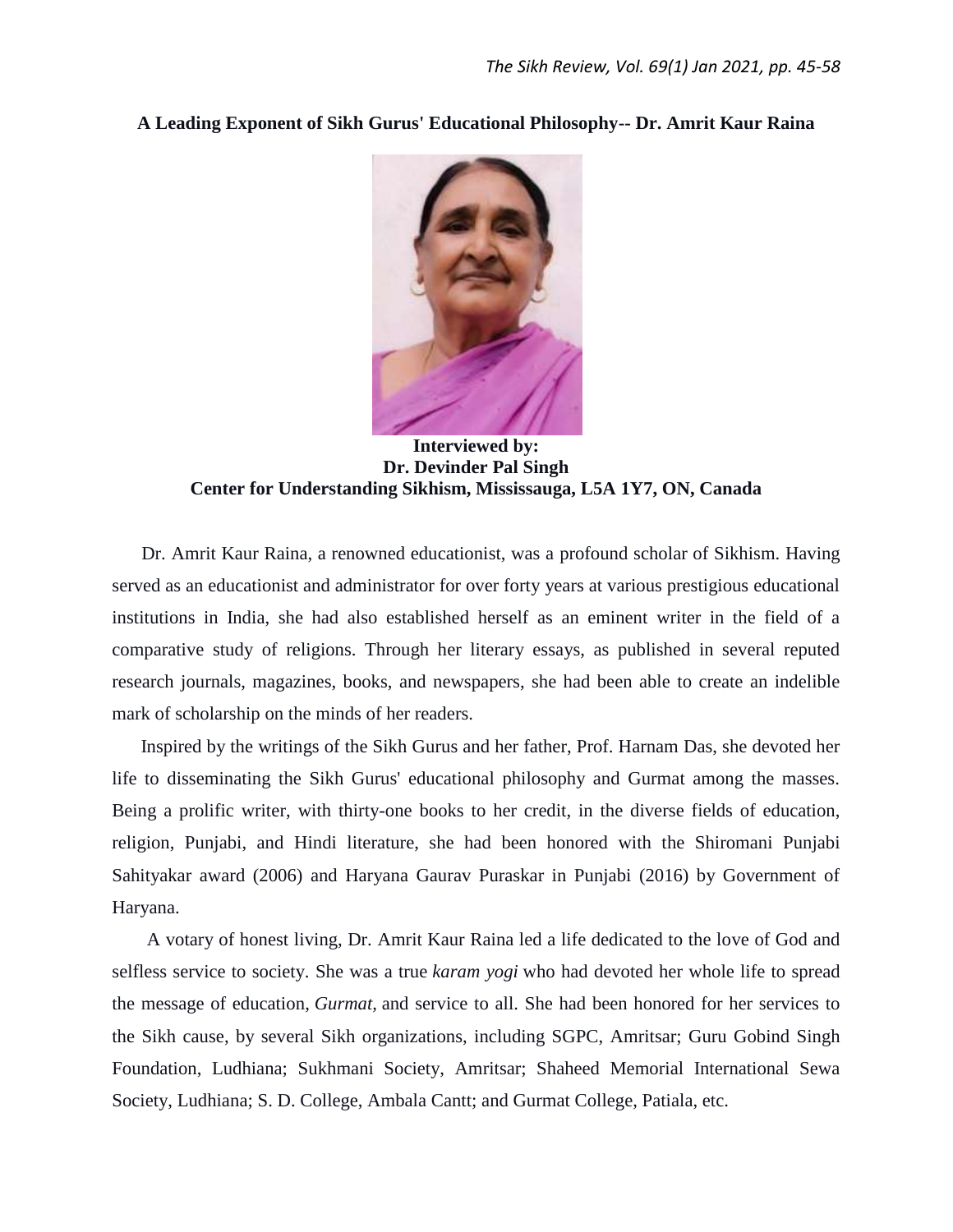Dr. Amrit Kaur Raina often asserted that Sikh Gurus' educational philosophy, their Sikhi ethics, their compositions, and Sri Guru Granth Sahib as a whole are the substance that makes for spirituality befitting the 21st century. Her views on various aspects of Sikh Gurus' Educational Philosophy are presented here for the benefit of readers:

**(Note: This interview was conducted in January 2020, before Dr. Amrit Kaur Raina's sudden demise in June 2020)**

### **Dr. Singh: You are an educationist by training and a teacher of literature cum researcher by profession, then how have you become so interested in theology?**

Dr. Raina: My father, Late Prof Harnam Das, a great scholar and writer of Sikhism of his times, has been a great motivating force in my life. He encouraged me to remember **"***Japji Sahib***"** while I was in the 5th class and *"Sukhmani Sahib"* in B.A. It has been the ambrosia of my life. While I was in the 8th class, he started telling me that I have to serve Sikhism and the cause of women's education. When I grew up, both these aims became the mission of my life.

### **Dr. Singh: As a renowned theologian, you have been a leading exponent of Sikh Gurus' Educational Philosophy; can you share the details of your activities in this field?**

Dr. Raina: While studying great western and eastern educationists in B.Ed. In 1960, I asked my father a question – "Is there any educational philosophy of Guru Nanak Dev Ji"? He threw ample light on the subject quoting various references from the Gurbani. I spoke on Guru Nanak Dev Ji's educational philosophy on the eve of Guru Nanak's birthday, which was highly appreciated by our Principal, Dr. R. L. Ahuja.

 I took up the educational philosophy of Guru Nanak Dev Ji in my M.Ed. research paper. This research work brought me second prize in an All India Competition, organized by The Sikh Review organization, in 1969. My father encouraged me to take up the educational philosophy of the Gurus for my Ph.D. research work. In 1987, the language department, Punjab, published my Ph.D. thesis on the topic. My several articles on the Gurus' educational philosophy have been published by The Sikh Review research journal, from time to time. I authored a book titled: *"Sikh Guruian Di Vidayak Den"* in the Punjabi language. It was declared as the best book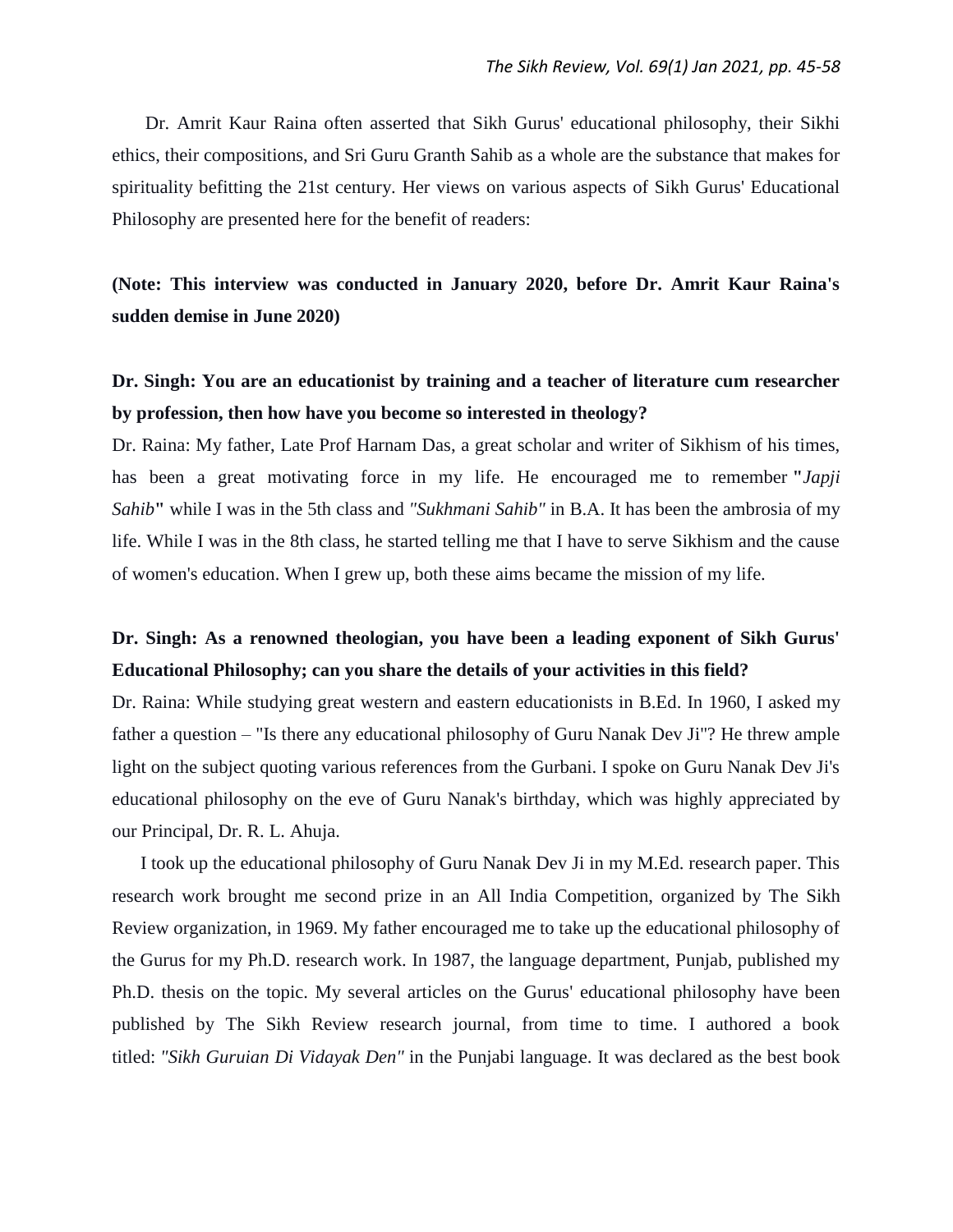of the year by the language department, Punjab, and was awarded the "Bhai Gurbaksh Singh Preetlari Award" in 2002.

 After retirement, I took up "Guru Granth Sahib as a vehicle of mass education" as a major research project from U.G.C. Punjabi University. Patiala published the project's research report, in 2007, under the title: *"Guru Granth Sahib - Samuhik Sikhiya Sanchar da Sadhan."* Overall, I have written six books on this subject – three in Punjabi, two in English, and one in Hindi. My research work on the educational contribution by the Gurus has been highly appreciated by Bhai Dr. Harbans Lal, Dr. Sheshgiri Rao, Dr. Pritam Singh, who consider this work as classic. My book's whole text on Guru Nanak Dev Ji's educational philosophy is freely available for readers on the Archives net and various related articles on S.N.P., Sikh book club, and Sikh Digital Library.

#### **Dr. Singh: What is Sikh Gurus' Educational Philosophy, and what are its sources?**

Dr. Raina: Sikh Gurus emphasize the harmonious development of the student's personality through their educational system: spiritual, mental, physical, aesthetic, emotional, ethical, and social. Even political awakening, national and international integration, and coexistence have not been ignored. To acquire education is a Sadhana – a sacred act of meditation over godly virtues. It is just like the holy ambrosial nectar of Knowledge (SGGS, Pg 246). Guru Arjun Dev Ji's definition of education emphasizes the spiritual, mental, and ethical development of personality. The body is a temple of God in which are hidden precious pearls of knowledge, which can be developed with the kindly help of the Guru. Their educational system is modern in its outlook since it regards education as making out from inner to outer. The social development of education takes place through *"Vidya Vichari taan par-upkari."*

 The Gurus regard (the holy) book as the Abode of God. It became a curriculum for Sikh ethics and philosophy. Small booklets of Gurbani were made and distributed among the people; this took them on the path of education. To take education to the doors of people, the mother tongue Punjabi was made the vehicle of education. Elementary schools were opened, attached to the Gurdwaras. For social and aesthetic development – evening/morning congregations were started, where Kirtan and Katha were recited. Sangat and Pangat were instituted, which disseminated the teachings of the Gurus among people. The Gurus built up the cities of their ideals, where honest earning, the dignity of labor, training for physical development, eating the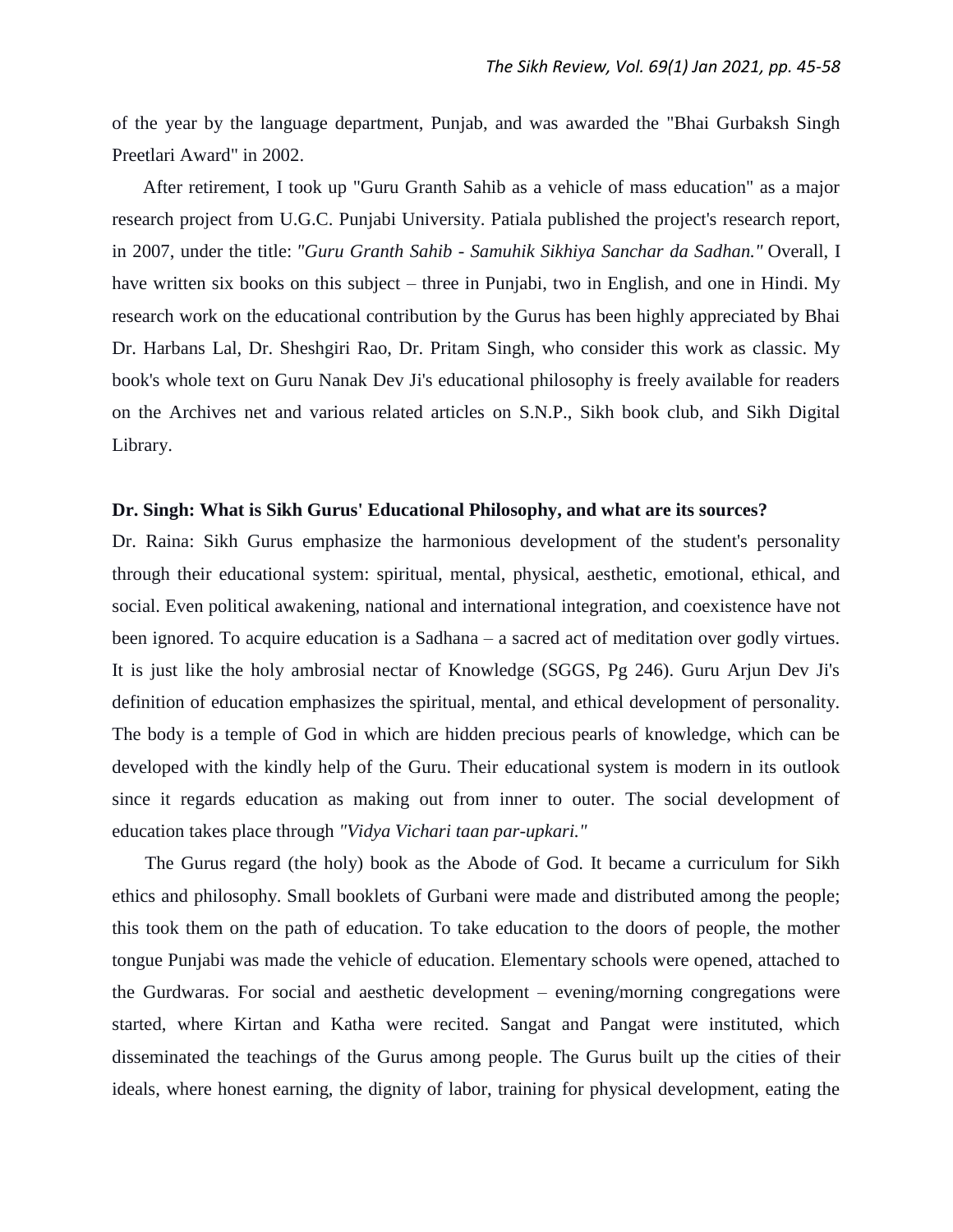right food, sports & games, training in arms & ammunition were made a part of education for socio-political awakening and defense of the country. Sri Guru Nanak Dev Ji wrote *"Patti"* and Sri Guru Arjan Dev Ji *"Bavan Akhari"* to teach alphabets to the masses. Sri Guru Nanak Dev Ji's biography became the basis of the story-telling method of teaching.

#### **Dr. Singh: What makes the Sikh Gurus' Educational Philosophy unique or special?**

Dr. Raina: Gurus were not armchair philosophers. Guru Nanak Dev Ji worked as a peasant and thought like a philosopher at Kartarpur. Sikh Gurus were very pragmatic in their teaching methods. As per their disciples' need, they followed adaptive teaching styles and taught them by "learning by doing" and "activity" methods.

At Amritsar, Harmandir Sahib was built up by the cooperative efforts of Sangat and their monetary contributions. Here, the Guru worked alongside the disciples. Guru Gobind Singh adopted a dramatic technique of selecting the five beloveds to build up a community of brave, fearless soldiers. He sacrificed his all for the sake and defense of his country and people. He drank nectar from the hands of his five beloveds, teaching the lesson of *"Aape Gur Chela,"* which is unique in the educational philosophy of Sikh Gurus. Guru Gobind Singh carved his disciples in his image. The Sikhs find themselves deeply attached to Sri Guru Granth Sahib and the Gurus, wherever they may be, and get inspiration from their teachings. For Gurus, books' parroting is not synonymous with education; they wanted practical people, sincere in words, thoughts, and deeds.

# **Dr. Singh: You have done a comparative study of various religions, e.g., Islam, Hinduism, Buddhism, and Sikhism. In comparison to these religions' educational philosophies, what is your assessment of Sikh Gurus' Educational Philosophy?**

Dr. Raina: There are specific fundamental higher values of life found in all religions, and these become the basis of their educational system. Hinduism, Buddhism, Sikhism, and Islam believe that humans are the best creation of God/nature. There is a divine spark in him/her, which needs to be developed with the Guru's help in the form of spiritual advancement, illumination of mind, ethical and moral values. Sikhism is the faith of new-age and is more practical in its approach to life. It is based on the principles of hard, honest labor, making the body fit and robust through good food habits, sports, and military training. Sri Guru Granth Sahib is the eternal Guru –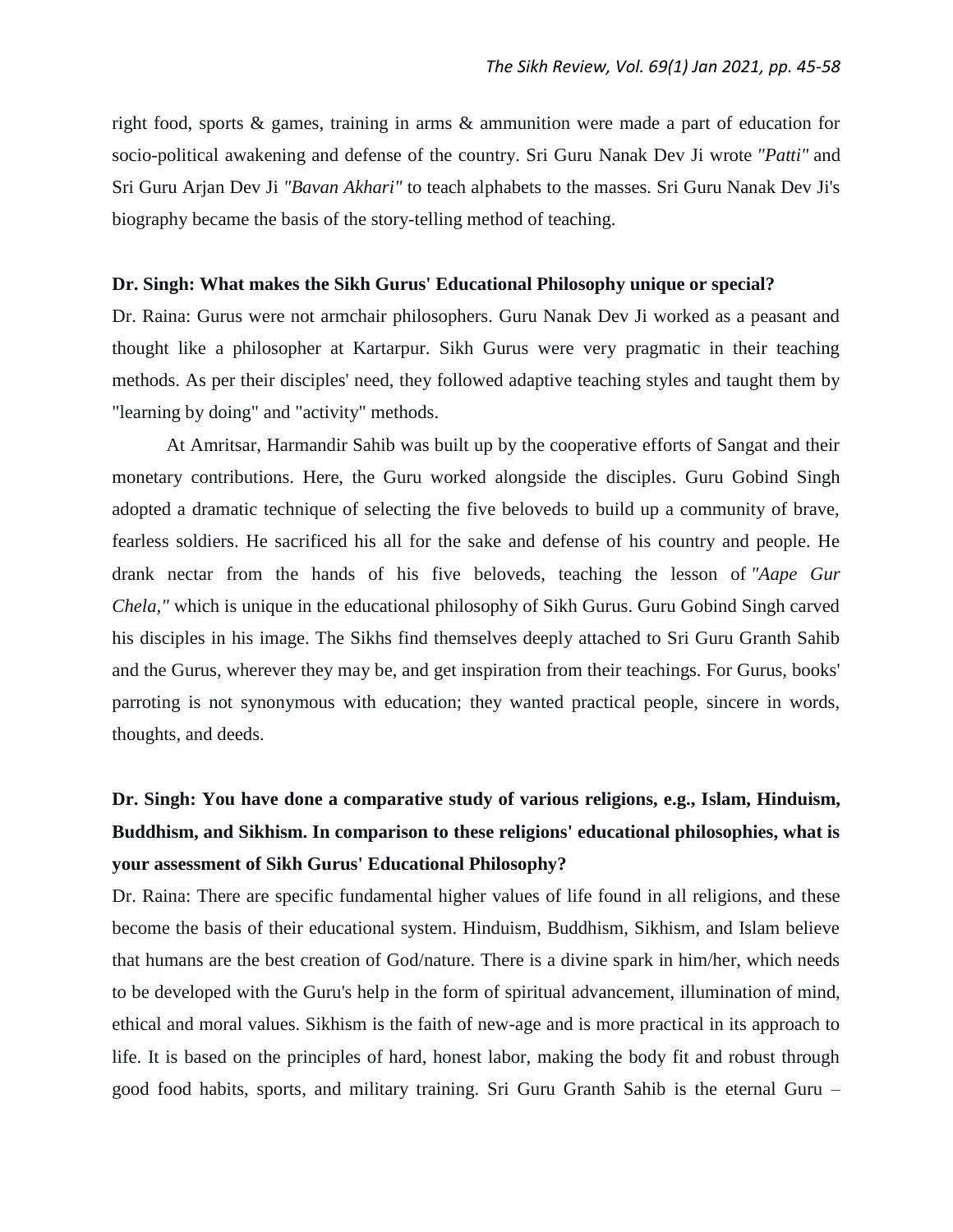Shabd Guru of the Sikhs. For them, Bani is the Guru, and Guru is the Bani. For the nectar (love of God) is enshrined in it. (SGGS, p 982). Sikhs are deeply rooted in their religious and cultural ethos. Their practice of hard yet honest labor, sharing of its gains with the needy, and their sense of service to society has enabled them to carve a niche for themselves worldwide.

# **Dr. Singh: Is Sikh Gurus' Educational Philosophy in conflict or harmony with the cultivation of scientific temper in society?**

Dr. Raina: The Sikh Gurus' Educational Philosophy is quite in harmony with the cultivation of scientific temper in society as it emphasizes the spirit of scientific investigation like modern scientists. *"Arbad Narbad Dhundu Kara, Patala patal, Jete daane ann ke Jiya baaj na koi*," *"Jo brahamande soi Pinde."* Such sayings are based on scientific truth. The Gurus taught their disciples by activity methods to emphasize scientific temper in their students, saying *"a person of real research becomes a creative man. But a talkative one who indulges in mere prattle destroys himself*". (SGGS, p 1255). The Gurus question the dogmas and unnecessary rituals, as is evident from Guru Nanak's denial of the sacred thread *(Janeu)* wearing ceremony. Sidh Gosti is a long discussion between the Sidhas and Guru Nanak Dev Ji. It points out the futility of ascetic life. Guru Nanak's simple yet dramatic way of teaching is full of wit, rationality, and logic. With this excellent approach and his reasoning power, he disarmed the masses at Haridwar and Mecca.

# **Dr. Singh: Some scholars emphasize that Guru Nanak's teachings depicted a way of life, not a religion. What is your opinion about it?**

Dr. Raina: According to a Sanskrit saying *– "Dhiati iti dharma,"* meaning thereby whatever is useful and beneficial in life is dharma. Dharma is a way of life that helps man develop spiritualism and become a higher developed person. As is evident from Guru Arjan Dev's verses: *"you live your life making earnest efforts and make your life happy through rightful earnings. Meet the lord through contemplation and your worries will be dispelled"* (SGGS, P - 522). Sri Guru Granth Sahib is the lighthouse of knowledge. It touches all the phases of life, ethereal as well as worldly. Its principles combine family life with honest labor. It connotes the remembrance of God's name to living a pure life, similar to a lotus, among the impurities of life. All these principles make it a religion par excellence.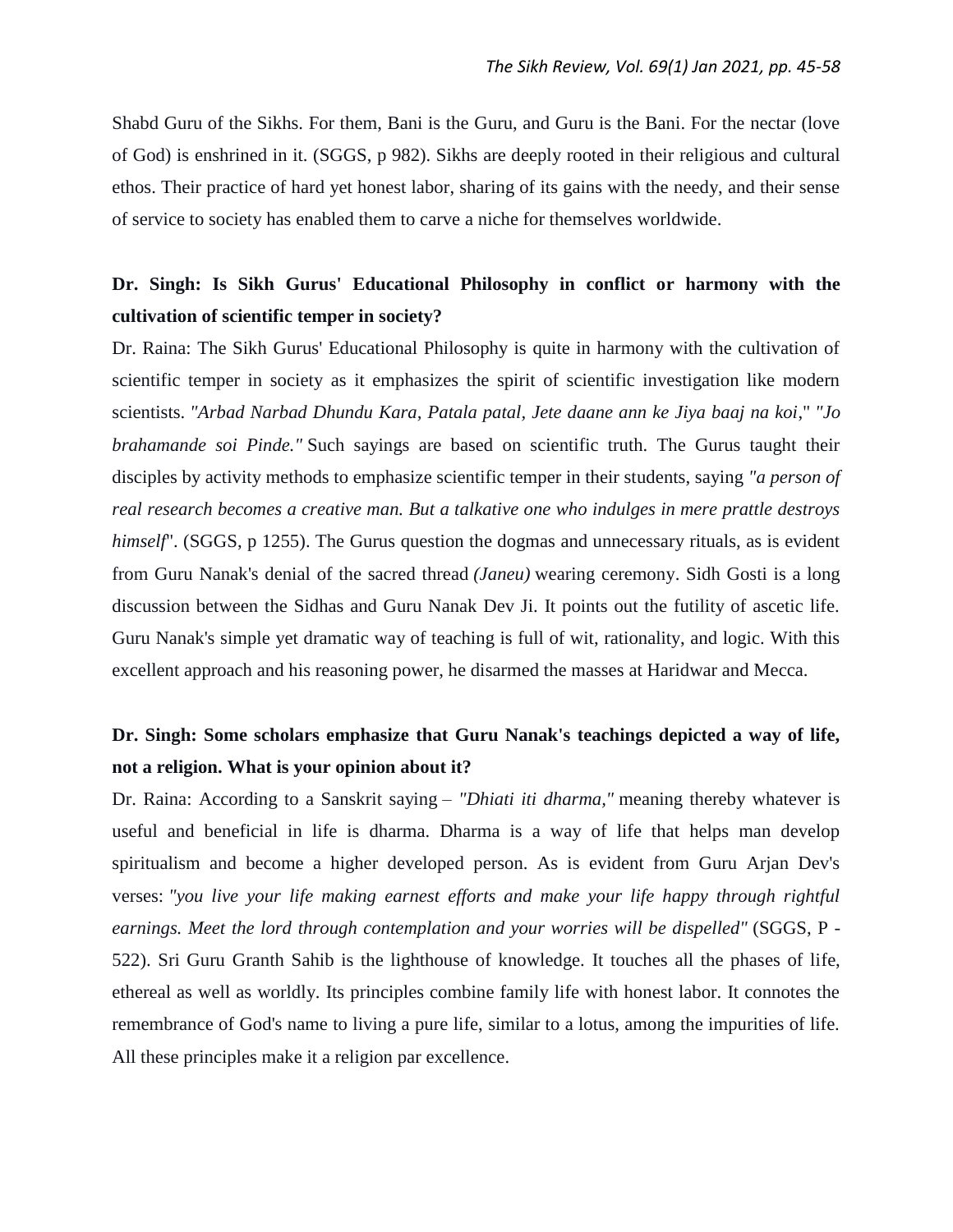## **Dr. Singh: As per Sikh Gurus' teachings, what is the meaning or purpose of our presence in this universe?**

Dr. Raina: In Sidh Gosti, the Sidhas ask Guru Nanak – "Why have you become an ascetic"? He replies – "In search of Gurmukhs, I have become an ascetic." Gurmukh, a Brahm Gyani, or a Khalsa, is an ideal man of the Gurus, whose full description is given in Sidh Gosti and Sukhmani Sahib. Gurmukh attains spiritual illumination by *naam* meditation. He lives a dedicated, disciplined life through *Naam, Daan, Isnaan* – the three pillars of Sikhism. Brahm Gyani, a spiritually enlightened man, is like a fully blossomed flower, who spreads his fragrance around, making this world a beautiful place to live in.

The meaning and purpose of human life are to become Gurmukh – a God-oriented soul to attain God, become one with the formless Lord, and become Sachiyara in the court of God. In the Sach Khand, the drop (human soul) mingles with the ocean (Supreme Soul), the Jyoti (light) mingles with the higher one (the ultimate reality), and perfection is attained.

# **Dr. Singh: Does Sikh Gurus' Educational Philosophy drive towards the sustainability of humankind on the earth?**

Dr. Raina: The Educational Philosophy of the Sikh Gurus is mainly based on Sri Guru Granth Sahib and the gurus' teaching. Sri Guru Granth Sahib, a lighthouse of Indian spiritual, philosophical knowledge, cultural heritage, and musical traditions. It is a storehouse of priceless pearls of wisdom. It enshrines the compositions of six Gurus and thirty *Bhaktas* and saints belonging to different parts of India and diverse castes, creeds, and religions. As enshrined in Sri Guru Granth Sahib, the compositions aim at coexistence, national integration, and brotherhood of humans and God's fatherhood. I am sure that these ideas, as expressed in these sacred hymns, can lead to the sustainability of life on our planet if implemented in their true essence.

# **Dr. Singh: In the light of Sikh Gurus' Educational Philosophy, what can be done to stop human conflicts based on differences in race, religion, caste, color, or creed?**

Dr. Raina: The Gurus are non-communal and non-sectarian in their teachings. They believe in "*Ek Pitaa, Ekas ke hum Barak"* - recognize all humankind as one. They proclaim that the temple and the mosque are the same. To teach these ideas in practical form, they organized morning/evening congregations. Bhai Mardana, a Muslim, was the life-long companion of Guru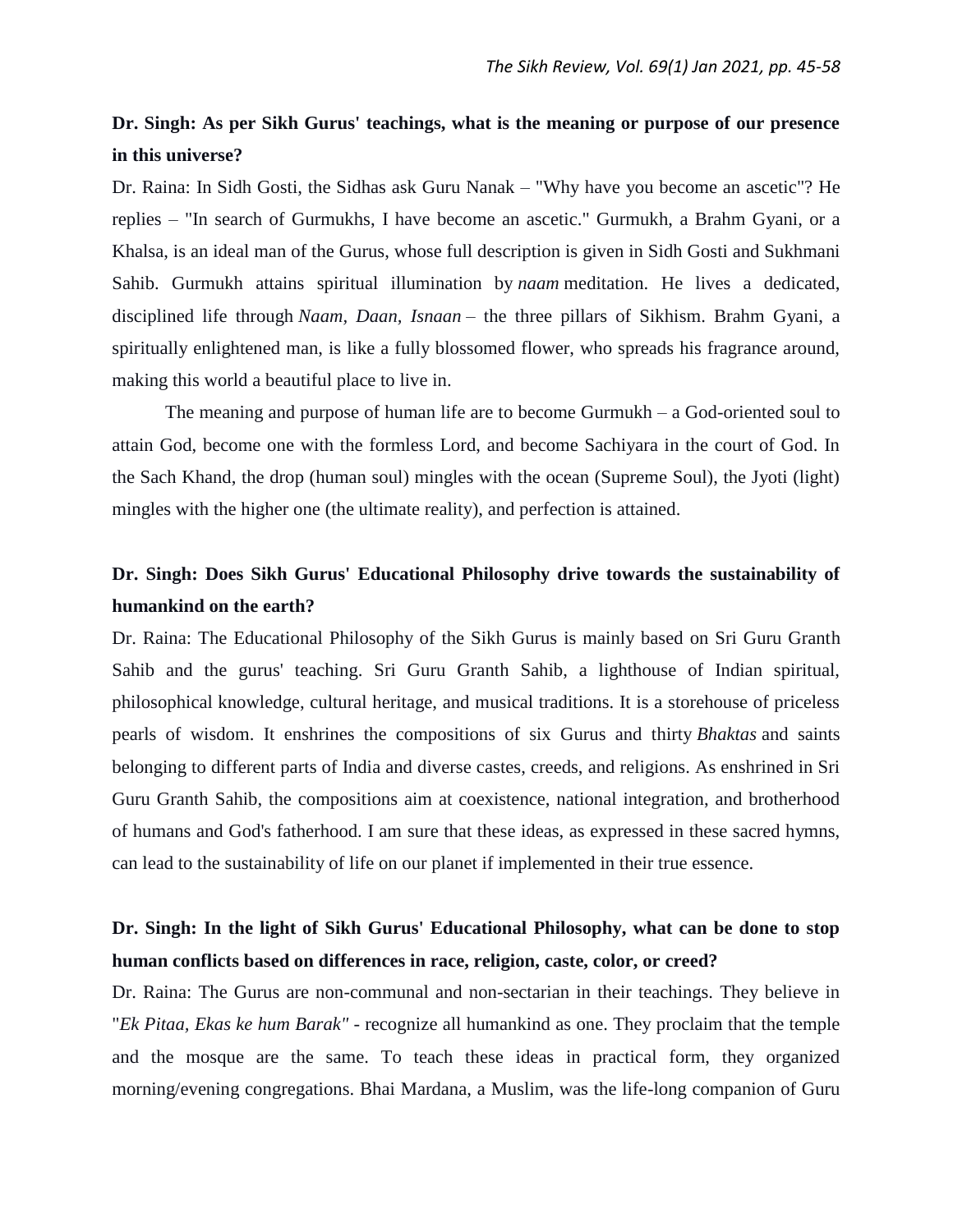Nanak Dev Ji. He traveled extensively to spread the message of love, peace, and coexistence. Guru Granth Sahib is the best example of interfaith dialogue. Guru Arjan Dev Ji befriended all. Guru Har Gobind had Muslims in his army, and he built up a mosque for them.

 Guru Gobind Singh had many Muslim friends like Pir Buddhu Shah, Nabi Khan, Gani Khan, Rai Kalla, etc., who stood by him through thick and thin. Bhai Kanhaiya served water to the thirsty wounded soldiers irrespective of their religions. Such stories need to be propagated and made part of the curriculum. *"Sarbat da bhala"* camps should be organized in schools to teach cosmopolitan values. Traveling is the best means of education. Interfaith tours should be organized at various places to strengthen the bonds of friendship. The celebrations of special occasions such as Guru Purabs, e.g., Guru Nanak's 550th Prakash Utsav (Birth Anniversary), are the best events to teach the ethical values for the welfare of humanity. Instead of spending money on pomp and show, we should establish economical educational institutions and activities related to the downtrodden's upliftment. As advocated by Sri Guru Granth Sahib, the harmonious synthesis of religions has the potential to act as a tremendous socio-cultural bonding force all over the world.

### **Dr. Singh: What is the Sikh Guru's perspective on the existence of God? Can faith in God be justified?**

**Dr. Raina:** The commencing verse of Sri Guru Granth Sahib, provides in a nutshell, the concept of God of the Sikh Gurus. God is Absolute, Eternal Reality, Self-Sprung, Creator, Sustainer, and destroyer, *"Thou has thousands of eyes, and yet thou hast no eye."* The Un-manifest becomes manifest in His creation like *boond mein sagar (ocean in a drop)*. Everybody is illumined by His light (God's essence). Guru Gobind Singh has depicted the martial side of God, who protects the good and destroys evil. God is Formless. Naked eyes cannot see him, but he can be experienced in *"Sahaj Avastha"* by the devotees. In such a state, they share an abundance of ecstasy and bliss and see God everywhere. Even science believes that there is a higher power controlling the world, to whom you may call by the name of God or nature. The whole cosmos is working under that divine power.

#### **Dr. Singh: What is Sikh Gurus' perspective of Spirituality?**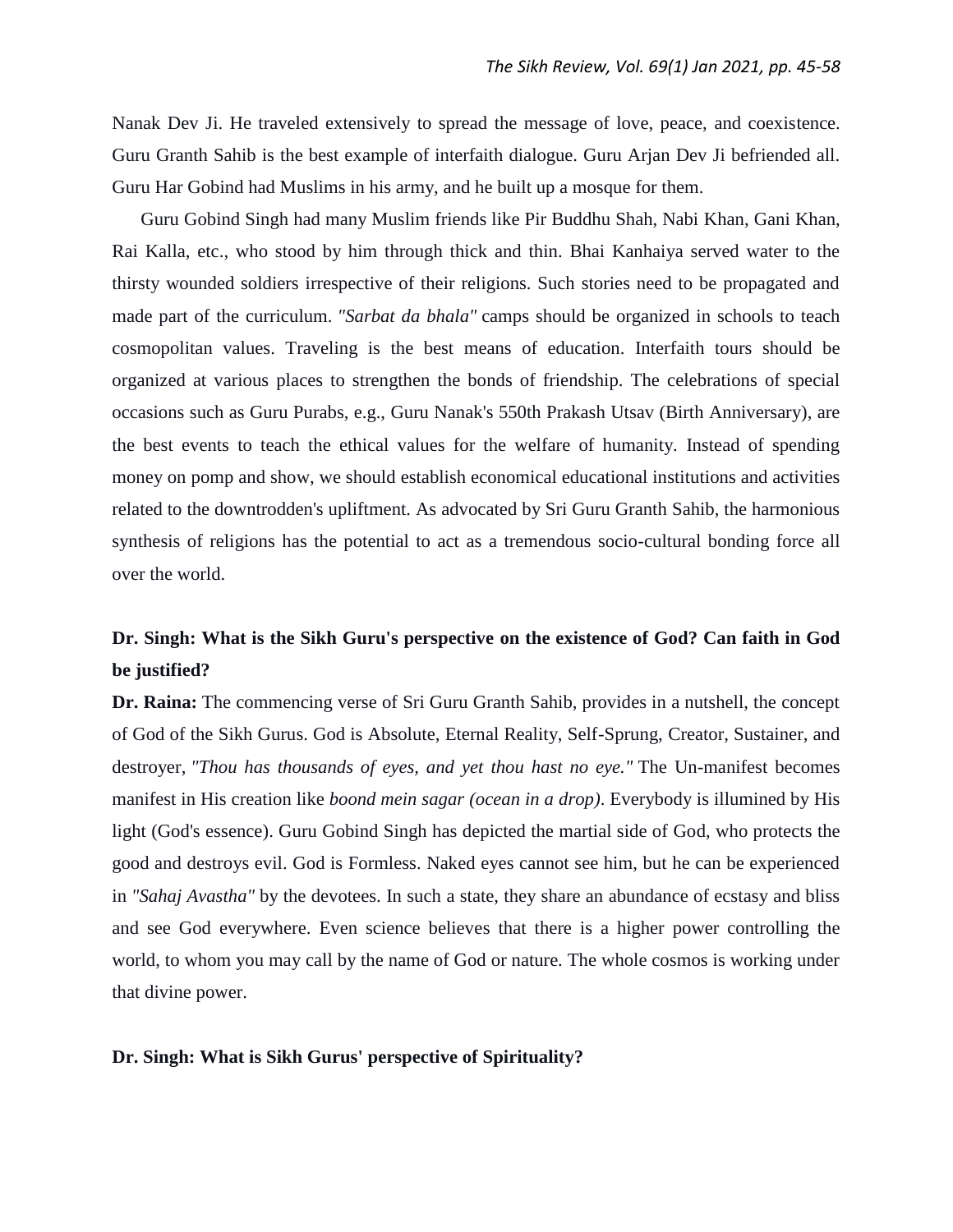Dr. Raina: The Gurus are great spiritual leaders. For humans' spiritual development, they emphasize self-purification by the development of higher values of life, love, devotion, and meditation on God's name. The spiritualism of the Gurus is based on the three elementary principles of Guru Nanak Dev Ji. The "Japu" composition of Guru Nanak Sahib describes the five stages of the spiritual journey. Herein, knowledge, action, and devotion are combined to lead a human towards a balanced spiritual development. Such development helps him/her to reach *Sachkhand - the abode of God,* where the ray (individual soul) is united with the sun (Supreme soul), Light (essence) blends with Light (source), and perfection is achieved.

#### **Dr. Singh: What is Sikh Gurus' perspective about society?**

Dr. Raina: The Gurus believe in the fatherhood of God and brotherhood of man. To remove the barriers of caste, creed, or color and to teach social values of life, they organized various events to spread the message via Sangat and pangat. *"Begampura – shahar ko naau"* is the ideal society of the Gurus, where everybody works hard, lives a happy, contented life, being treated on equal footing. The Gurus built up ideal towns of their dreams, e.g., Kartarpur Sahib, Amritsar, Anandpur Sahib, etc., where people were taught to live a simple, disciplined life based on three principles of Guru Nanak Dev Ji. In Anandpur Sahib, there was a blend of bhakti and Shakti. People were taught to sacrifice their lives for a noble cause and not to surrender before cruel and unjust rulers. The seeds of such bravery, among the disciples, had been sown by the *Babarwani* hymns *of* Guru Nanak Dev Ji.

# **Dr. Singh: What are the barriers to the logical and rational interpretation of Sikh Guru's compositions?**

Dr. Raina: In modern scientific society, man's life has become mechanical. He has become a worshiper of mammon. He has no time for the inculcation of higher values in life. In Gurdwaras, there is just a mechanical reading of Sri Guru Granth Sahib – especially at times of Akhand Path. There is a shortage of enlightened granthi's to explain the meaning of Guru Granth sahib. People have no time to study good quality literature to understand the apt interpretation of Gurbani. Over time, degeneration comes in every religion, and it becomes ritualistic and dogmatic.

 People go to Gurdwaras, donate some money, bow before Sri Guru Granth Sahib, take langar/prasad and come back, thinking their job is done. Recently millions of rupees have been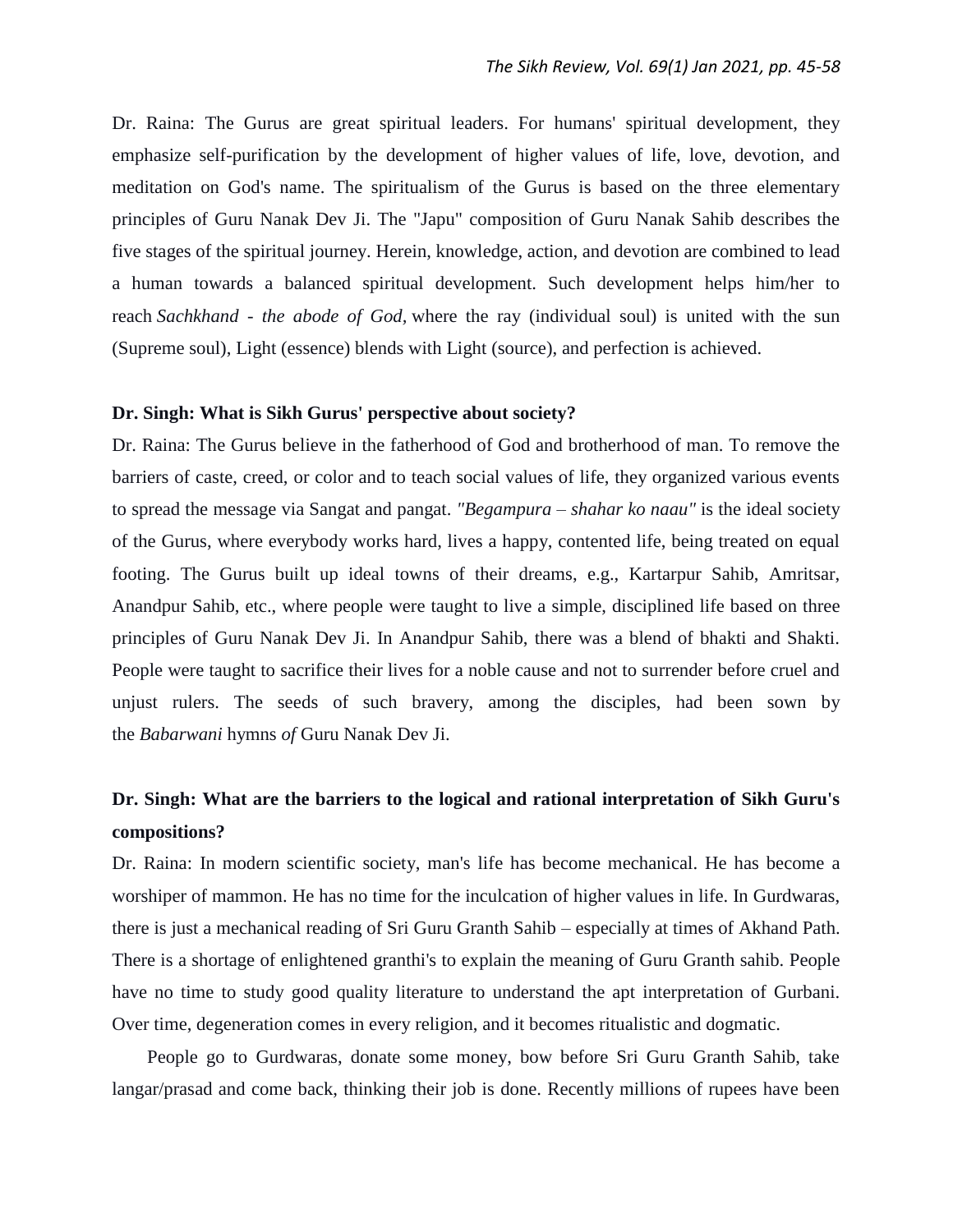spent on celebrating the 550th Prakash Utsav (Birth Anniversary) of Guru Nanak Dev Ji. But, we have spent most of this amount on pomp and show. Guru Nanak was a simple man who had lead a simple life in a village. We could have spent this large amount of money for the welfare of society. Today we need people to live the true essence of their religion, not just talk about it.

# **Dr. Singh: You have been the Head of various educational institutions for more than three decades of your life. Please share some of your experiences/efforts to implement Sikh Gurus' educational philosophy at these institutions?**

Dr. Raina: I firmly believe in the educational teachings of Guru Nanak Dev Ji. A truly educated man becomes a benefactor of humanity. One should earn one's livelihood through honest labor, share one's earnings with the needy, and work for women's empowerment by making them enlightened and self-dependent through education.

By God's grace, I became the Principal of S. D. College for Women, Mansa, in 1970 at 32. It was an academy with 50 students on its rolls. I left a permanent job to serve the cause of women's education in the backward area of Mansa. I got the college affiliated within a year. All the staff members and the management of the institution worked as a team with great missionary zeal. Our focus was on the cultivation of work culture among the students and their all-round development. The annual results were outstanding. The strength of students went up to 200+ and kept on increasing every year. The stakeholders considered our college as the best in the region. By the time I retired in 1997, the number of students at the college had reached 1000.

 Though it was Sanatan Dharma College, we celebrated Guru Nanak's Prakash Utsav every year. On this occasion, the activities included Shabad Kirtan, Poetry recitation, Declamation contests based on the philosophy of Guru Ji. Langar was usually prepared and distributed by the students of the college. I nurtured the college like my child. There was no bungling of funds. The college gave liberal concessions to needy students to help them to cope with their economic hardships. The tuition fee was kept low, and the college refrained from charging unnecessary funds from students. Besides doing the college's teaching and administrative work, I was also a member of various social bodies for the upliftment of society. I still hold an emotional bond with the college.

 Inspired by Guru Amar Dass Ji's famous saying: "The Gurmukhs are never old," even now, at 82, I am running a play-way school for children. It has been built up with my lifelong savings,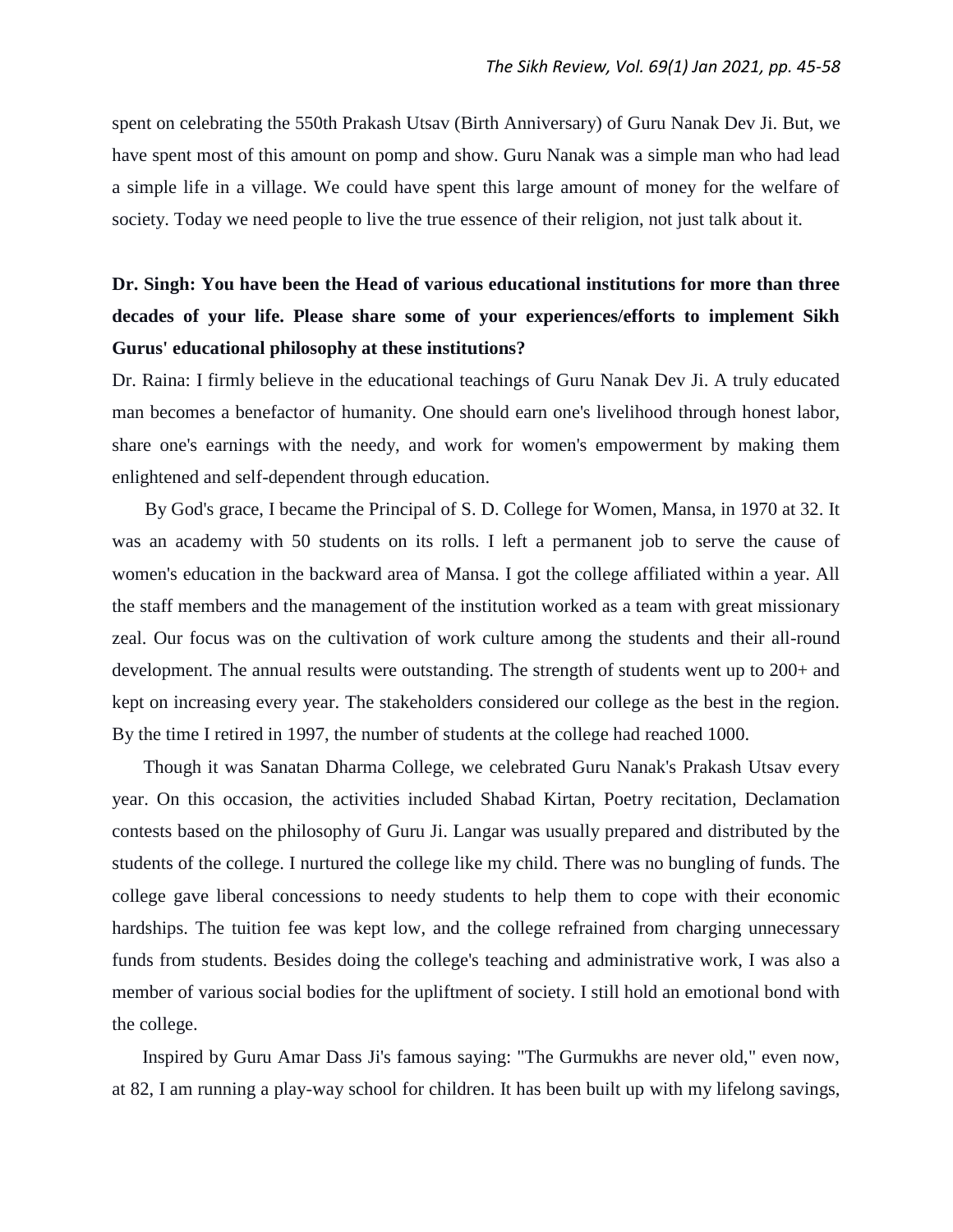and with my children's help, on our ancestral land. A nominal fee is being charged from the students just to meet the school expenses. In the school, each day begins with the prayer – Nanak Naam Chaddi Kala. Guru Nanak Dev Ji's birthday is celebrated every year with the help of Haryana Punjabi Sahitya Academy, Panchkula.

# **Dr. Singh: Recently (2018), you have published a book titled: Sidh Ghosti – Viakhia Te Darshan. How is your interpretation of Sidh Ghosti composition different from its previous descriptions by others?**

Dr. Raina: A creative person cannot remain without self-expression. Everyone has got one's way of thinking and writing. Late Prof. Harnam Dass, my father, wrote an explanation of Sidh Gosthi, but he couldn't get it published. While editing it, I couldn't understand the inherent meanings of specific terms *"Shabd, Naam, and Sahaj Awastha*." I made an in-depth study of Sikh theology and then wrote three/four introductory chapters. My father had his way of writing; his interpretations were based on Sri Guru Granth Sahib's in-depth study. He meditated for many days and then wrote. Thinking that his painstaking labor of love should not go futile, I got it published, without caring what others had written already.

# **Dr. Singh: In 2019, you published a book titled:** *Japji Amrit (Poetic Translation of Japji in Punjabi).* **As you know, the original** *'Jap'* **composition is written in poetic form in Punjabi itself, so what is unique/special about your poetic translation of** *'Jap'* **hymns?**

Dr. Raina: Basically, my father was a poet. His poetry is a spontaneous overflow of powerful emotions. Many of his poetry books are still unpublished. I have got three of his books published. These are *Geeta Amrit* (Three Editions), *Dham Pad* (pub. by LDP, Patiala in 2001), and now *Japji Amrit*. These are poetic translations of Geeta, Dhampad, and Japji, respectively. In *the Japji Amrit* book, the whole Japji composition of Guru Nanak has been explained in 215 verses. Each verse has been described in a couplet as follows:

*"Naam Da Sunan haive apni Surat Naam te lana"*

*"Naam Da Sunan haive Gurmukh hoke shabd kamana"*

*"Naam Da Sunan haive Kewal Naam Parayan Hona"*

*"Naam Da Sunan Naam seyo hai Jeevan Sura milana"* (*Japji Amrit,* p 46)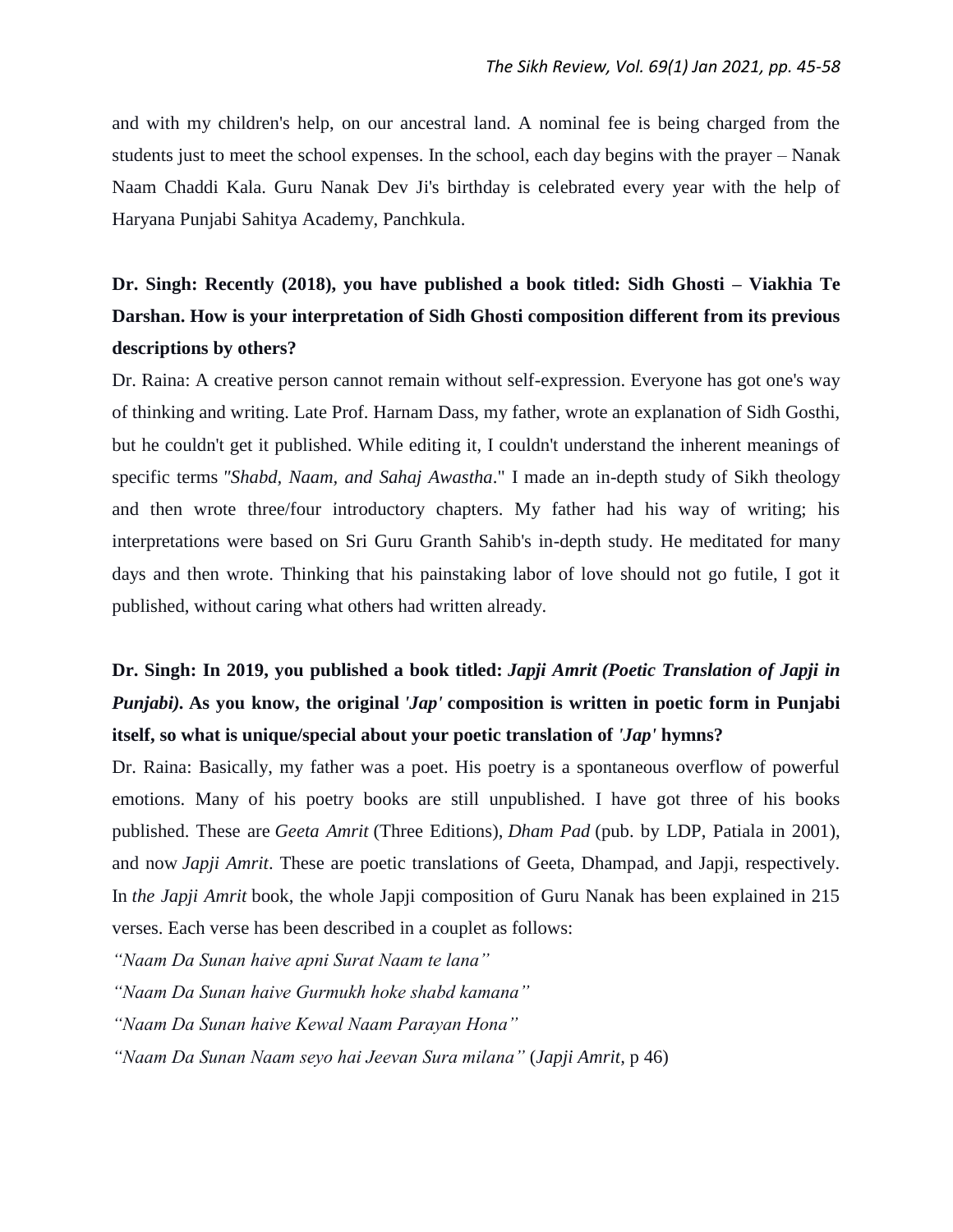### **Dr. Singh: What is the Sikh Gurus' perspective on religious/spiritual experience? Can you share any of your unique religious/spiritual experiences?**

Dr. Raina: The Gurus were great spiritual leaders. After Guru Nanak's disappearance in Vein River for three days, he came out with a message – *Na ko Hindu, Na Musalmaan*. He proceeded on long journeys, as ordained by God, to teach his lesson of love and peace to the world. While writing *Babarwani*, he says – *"*I am writing as ordained by God." At another place, he says, "*Mardania, play the chores on your rabab; the bani is dawning."*

 Shri Guru Gobind Singh also recalls the reminiscences of his previous life in *Bachitar Natak.* I am just an ordinary person trying to discharge my duties well, but I believe in the *hukam* (Divine Will) and Grace of God. Whenever I am in a difficult situation, I pray to God. My prayers always get the answer, and I get the strength to face the heavy odds of my life in the spirit of "*Charh di Kala." Guru mere sang sada hai nale* – this firm faith in God has sustained me throughout life. Sometimes I do have premonitions.

# **Dr. Singh: German philosopher and economist Karl Marx had once said, "Religion is the opium of the people." Is Sikh Gurus' philosophy a new variety of this opium?**

Dr. Raina: After completion of Sri Guru Granth Sahib, and on paying tribute to this ancestral lighthouse of knowledge, Shri Guru Arjun Dev said: *"When I opened the treasure house of my forebears, how immensely my mind was pleased with this spiritual heritage, neither pearls nor the rubies are the price for this brim-full overflowing storehouse, which is inexhaustible and beyond measure." (SGGS, p185-6)*

 The teachings of Shri Guru Granth sahib for the last 550 years have been a source of inspiration and encouragement to millions of people. By their examples and their sublime writings – the Gurus have breathed a new spiritual, mental, ethical, and physical vitality in the minds of their disciples, who have turned the pages of history. True religion can never be opium, but when it gets degenerated in the hands of pseudo-saints (babas), e.g., Ram Rahim, Asaram, etc., it does become opium.

**Dr. Singh: Guru Nanak's Educational Philosophy is 550 years old; do we need it in the twenty-first century? Why should educationists care about it?**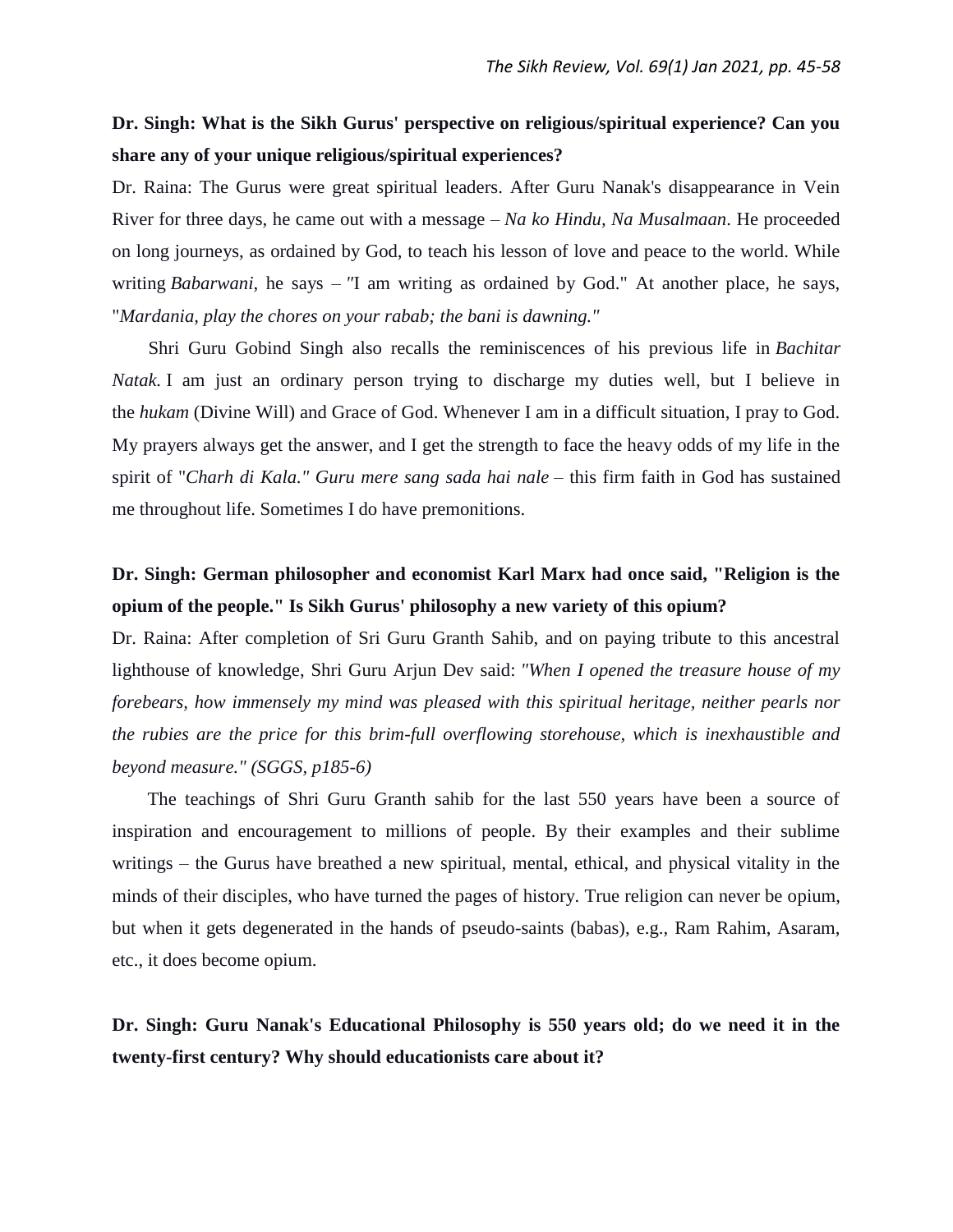Dr. Raina: Guru Nanak's Educational Philosophy is based on higher moral values of life. It emphasizes the overall development of personality. It urges us to follow the outstanding concepts, e.g., honest work and worship, "*Shabd Guru*," "*Pothi Parmesar ka thanu*" (Book is the abode of God), *"sarbat ka bhala,"* "He prayeth best who loveth best," the blending of Bhakti and Shakti, fatherhood of God and brotherhood of humans. It encourages us to maintain a noble relationship between a teacher and a taught. Universal education through the mother tongue is another essential feature of this philosophy. These are some of Guru Nanak's Educational Philosophy's redeeming attributes, which has got an abiding element of universal truth, making it significant for our times.

 In modern times we are caught up in a social maelstrom. There is a crisis of values. The exploitation in the name of religion is the order of the day. In general, life has become more mechanical. Although man has reached the moon, yet he doesn't know how to live peacefully on earth. We can lessen the severity of our troubled times if we try to integrate/implement the concepts, programs, and methodology of education, as envisaged by the Gurus, in our prevalent education system. Even in the twenty-first century, Guru Nanak's Educational Philosophy is as fresh and life-giving as ever.

# **Dr. Singh: In comparison to other educational philosophies, where do you place Sikh Gurus' Educational Philosophy?**

Dr. Raina: Humanism, Idealism, Pragmatism, Naturalism, and Realism are the main philosophies of education in the present times.

(i) Humanism – is cosmopolitan in outlook. It aims at the greatest good of the greatest number through all-round development of personality via universal education.

(ii) Idealism – believes that there are spiritual spark and hidden potentialities in humans leading him/her to spiritual, mental, and ethical development.

(iii) Pragmatism – pragma means action. Let the child learn through his efforts. It encourages investigations, learning by doing, and activity methods. *"Aapu Deepo Bhav"* (Be your light) - Truth changes with time.

(iv) Naturalism – gives the slogan back to nature. Let the child learn through the inspirational power of nature. He should be educated according to his/her natural potentialities and not forced to become this and that.